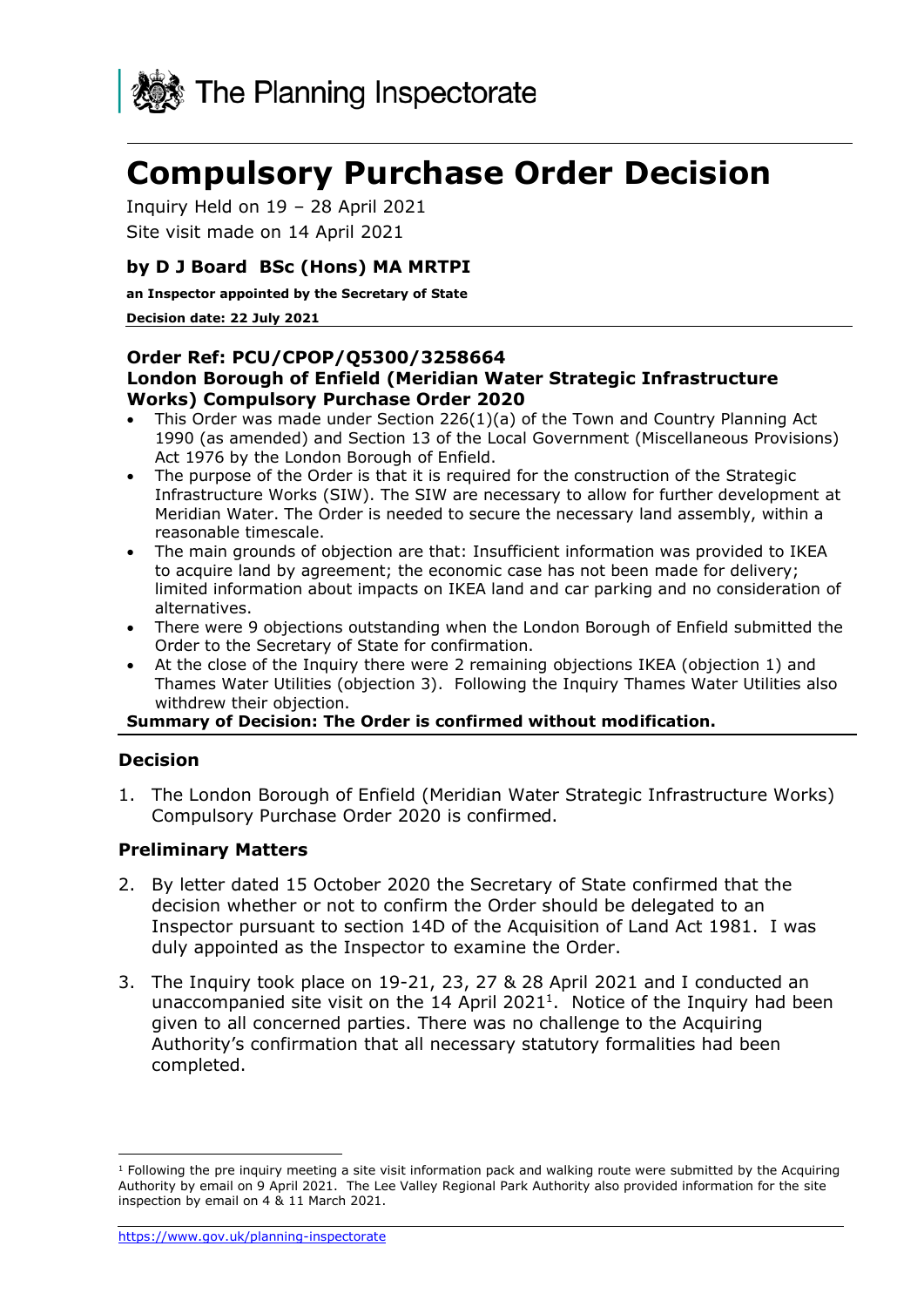4. The Acquiring Authority was represented at the Inquiry and called 7 witnesses. No other parties attended the Inquiry. All written evidence has been taken into account in reaching my determination.

# **The Order Land and Surroundings**

- 5. The Order land totals 124 plots covering some 68 acres and is shown coloured pink and blue on the Order map. It is geographically located in the far south east corner of the London Borough of Enfield. The wider Meridian Water area<sup>2</sup>, 202 acres, covers the western end of the ward of Upper Edmonton and it is adjacent to the ward of Edmonton Green. It is adjacent to the neighbouring boroughs of Haringey and Waltham Forest. The area is comprised of a mix of former and existing commercial and industrial uses. The most notable existing features are described as industrial uses at Harbet Road and Orbital Business Park, Tesco Store, IKEA store , the former National Grid gas holder site and an area of derelict scrub land within the Lee Valley Regional Park (LVRP). To the north it is bounded by the A406 North Circular.
- 6. The Order Land does not comprise the whole of Meridian Water rather it includes those areas that would be required for the Strategic Infrastructure Works (SIW) scheme<sup>3</sup>. It includes all of Zones 4 & 5 (the Phase Two area), and part of Zone 2 (the former Gasholder site on Leeside Road). It also includes all of the area of land east of Harbet Road required for the flood mitigation works. Finally it includes those areas of land and corridors of land in Zones 2, 3, 6 and 7 needed to connect the strategic roads with the existing public highway network and the flood alleviation networks needed to convey flood waters to the flood storage land in the east. The SIW comprise the Central Spine Road, the Leeside Link Road, Brooks Park and river naturalisation, Edmonton Marshes and flood alleviation works, access works, earthworks, remediation, utilities and other ancillary works.
- 7. The Council aims to regenerate Meridian Water comprehensively over a period of approximately 20-30 years. The Council's adopted planning policy<sup>4</sup> supports the delivery of 5,000 homes and 1,500 new jobs together with associated educational, health, social and leisure facilities and open space. It would result in major changes to the local economy, with leisure, recreation and creative industry uses replacing waste processing, open storage and car scrappage. In the longer term, the Council's aspiration is to deliver an additional 5,000 houses (10,000 in total) and a total of 6,000 jobs. In practical terms, this will only be possible if the SIW come forward as planned.

# **The Case for the London Borough of Enfield (the Acquiring Authority)**

8. The purpose of the Order is to enable the construction of the SIW which the Council say are necessary to allow further development at Meridian Water. More specifically the Council say it is needed to secure the necessary land assembly within a reasonable timescale. The Order Land would comprise a total of 124 plots on which the Council is seeking powers of compulsory acquisition (shown in pink CD 02) and the compulsory creation of new rights over other land to undertake the works and allow for future maintenance (shown in blue CD 02).

<sup>2</sup> The extent of which is shown on CD6

<sup>&</sup>lt;sup>3</sup> Shown on CD2

<sup>4</sup> Core Policy 38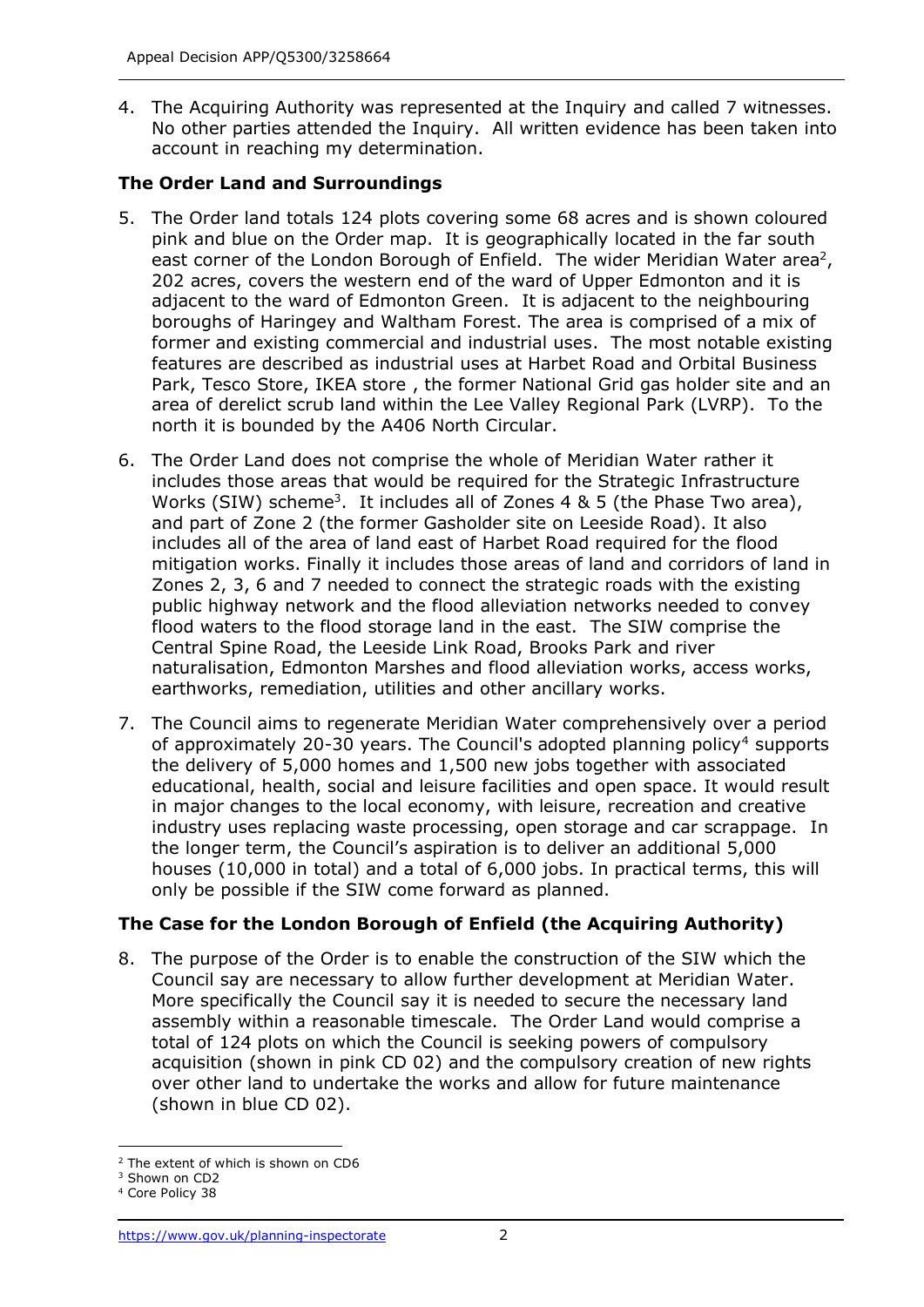- 9. The SIW would include a number of components:
	- a) Central Spine Road
	- b) Leeside Link Road
	- c) Brooks Park and River Naturalisation
	- d) Edmonton Marshes and Flood Alleviation Works
	- e) North South link road between Tesco and IKEA
	- f) Towpath Road/Anthony Way Diversion Works
	- g) Earthworks and Remediation
	- h) Utility Infrastructure
	- i) Rail Enhancement
- 10. The SIW scheme is intended to enable the delivery of Phase 2 and subsequent phases of development at Meridian Water. A full planning application<sup>5</sup> for the SIW was granted on 22 July 2020. A separate linked planning application for a low level flood restraint barrier adjacent to the canal towpath is pending determination<sup>6</sup>. The Council consider that it is notable that no party suggests that the condition and nature of the land is such that there is no need for Meridian Water, including the Order Land, to be regenerated. It considers that the area represents one of, if not the, most significant of London's remaining regeneration opportunities.
- 11. The Council identify five strands to the case for the need for the scheme. These are realising the ambition of planning and corporate policy, addressing deprivation and inequality, meeting a pressing housing need, addressing the need for improvements to the environment and quality of place and the need for co-ordinated, comprehensive infrastructure works to enable the delivery of the development required to address these issues.
- 12. The Order is underpinned by a sound planning policy case, both in terms of planning policies and the Council's corporate strategies. Meridian Water has been identified as an area where there is an opportunity for comprehensive regeneration for some time. This is supported by the adopted Core Strategy<sup>7</sup>, in particular policies 37 and 38. The detailed policy framework for the scheme is set out in the Edmonton and Leeside Area Action Plan (ELAAP) $8$ . This sets out how the policy ambitions should be delivered, in particular policies relevant to the SIW<sup>9</sup>. The Council's emerging plan<sup>10</sup> also re affirms the objective of delivering Meridian Water as one of the Council's key regeneration schemes.
- 13. The overarching strategic basis for the scheme is set out in the *Enfield Council Corporate plan*<sup>11</sup> and the additional publication *A Lifetime of Opportunities:*  Enfield Council Plan<sup>12</sup>. The latter document specifically identifies the successes

<sup>8</sup> CD17

<sup>5</sup> LPA Ref: 19/02717/RE3

<sup>6</sup> LPA Ref: 20/00112/RE4 <sup>7</sup> CD16

<sup>9</sup> EL6, EL7, EL8, EL9, EL13

<sup>10</sup> CD18 Draft Local Plan 2036 (Issues and Options)

<sup>&</sup>lt;sup>11</sup> Peter George Proof Appendix 6

<sup>&</sup>lt;sup>12</sup> Peter George Proof Appendix 7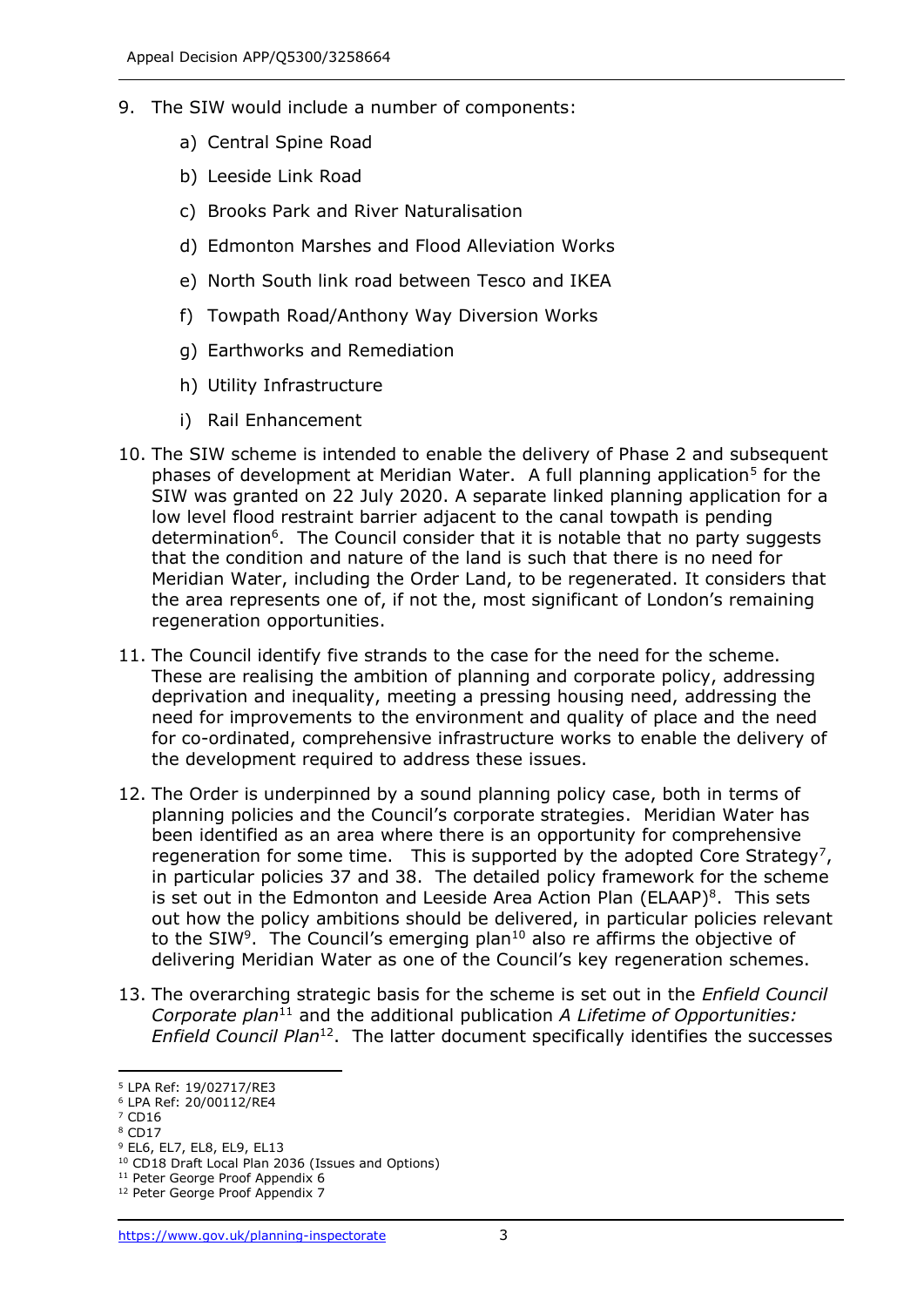of the Meridian Water regeneration to date, including the delivery of the new £47m Meridian Water railway station, and also identifies the ambitions for the next two years, including: delivering housebuilding and regeneration; driving investment to create good growth; and creating high-quality employment. The Council's Economic Development Strategy<sup>13</sup> also identifies the delivery of Meridian Water as a major location for future employment and education and schools training.

- 14. The Acquiring Authority set out that there is evidence which clearly demonstrates that the wards within and adjacent to Meridian Water have issues of deprivation and inequality. More specifically that unemployment is high compared to the borough average and a low level of education and skills attainment. The position of the Acquiring Authority being that this demonstrates the need for investment in this part of the borough.
- 15. Within Enfield there is a shortage of both market and affordable housing. In particular that the Council has been required to produce a Housing Action Plan as a result of being unable to satisfy the Housing Delivery Test. The London Plan  $2021^{14}$  increases the Council's housing target. In addition to this the Council has an undersupply of affordable homes, with a backlog of unmet need. The Acquiring Authority consider that to meet these requirements there is a need to deliver housing on large brownfield sites such as Meridian Water. The key role of Meridian Water in contributing to this is recognised in the Local Housing Need Assessment; Strategic Housing Land Availability Assessment, Housing and Growth Strategy 2020-2030 and Housing Action Plan  $(2019)^{15}$ .
- 16. The Council contend that the SIW are needed to release the land at Meridian Water for future development. In terms of the environment and quality of place to be created the SIW is viewed as a key element to facilitate the creation of a place that is desirable to live, work and visit. Specifically that they are critical to the delivery of accessible and developable land that will in turn be capable of delivering the wider scheme objectives, including the need for housing. The Council asserts that there is a compelling case in the public interest for confirming the Order.

# **Reasons**

# *Statutory Provisions and Guidance*

17. The Compulsory Purchase Order seeks to acquire rights and ownership of land shown on the Order Map, as detailed in the Order Schedule, for the purpose of securing the carrying out of development of the SIW, within which the Order Land is situated. It is made under Section 226(1)(a) of the Town and Country Planning Act 1990 (as amended by the Planning and Compulsory Purchase Act 2004) (the 1990 Act). The power granted is intended to assist a local authority to fulfil its duties (under Section 2 of the Local Government Act 2000) of promoting the economic, social and environmental wellbeing of its area. Section 226(1A) of the 1990 Act confirms that a local planning authority must not exercise the power under paragraph  $(1)(a)$  unless they think that the development, redevelopment or improvement is likely to contribute to the achievement of the promotion or improvement of one or more of the economic, social or environmental well-being of the area.

<sup>&</sup>lt;sup>13</sup> Peter George Proof Appendix 8

<sup>14</sup> CD19

<sup>&</sup>lt;sup>15</sup> Peter George Proof of Evidence Appendices 9-12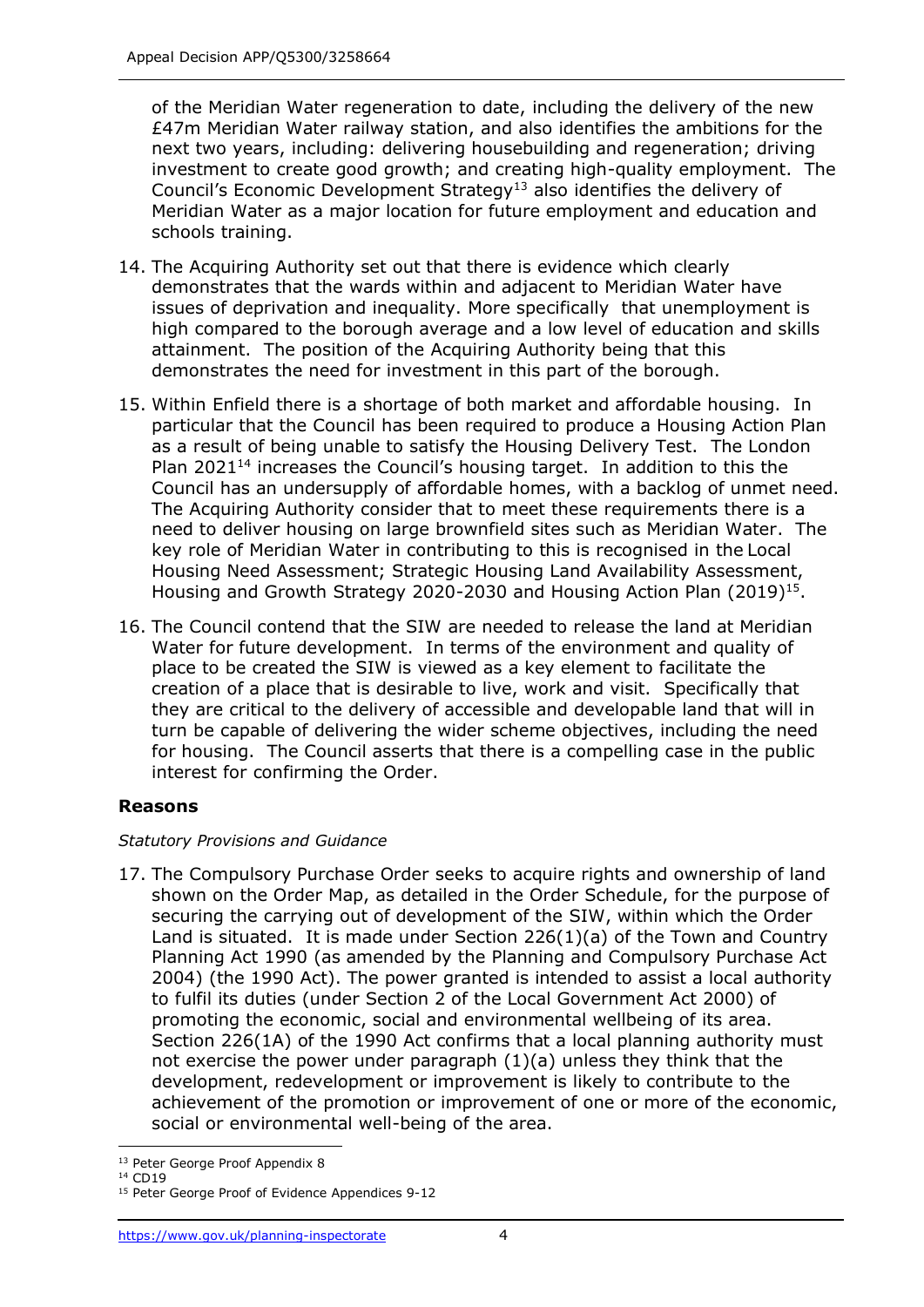- 18. The Government's most recent and updated Guidance on confirming Orders<sup>16</sup> ('CPO Guidance') states that Acquiring Authorities should use compulsory purchase powers where it is expedient to do so, and an Order should be made only where there is a compelling case in the public interest. The Acquiring Authority should demonstrate that they have taken all reasonable steps to acquire land and rights included in the Order by agreement. Compulsory purchase should only be a last resort to secure the assembly of land.
- 19. The CPO Guidance further states that any decision whether to confirm an Order will be made on its own merits, but the following factors may be considered:
	- i) whether the purpose for which the land is being acquired fits with the adopted local plan for the area;
	- ii) the extent to which the purpose will contribute to the achievement of the promotion or improvement of the economic, social or environmental wellbeing of the area;
	- iii) whether the purpose could be achieved by other means, such as through alternative proposals; and
	- iv) the potential financial viability of the scheme for which the land is being acquired.

I shall examine these matters in turn, in addition to the objections received. There were initially nine objections to the Order<sup>17</sup>. By the close of the Inquiry there was one remaining objection from IKEA.

# *Conformity with Development plan and national policy*

- 20. As already indicated the development plan includes the London Plan (LP) 2021, The Enfield Plan Core Strategy (CS) 2010-25 and Edmonton, Leeside Area Action Plan (ELAAP) 2020 and Enfield Development Management Development Plan Document (DPD) 2014<sup>18</sup>.
- 21. The core policies for places are identified in the CS and set out policies for the strategic growth within the borough. The policies seek to maximise the areas strategic location. Central Leeside including Meridian Water is identified as one of these place shaping priority areas. The specific policies are core policies 37 and 38. They focus on the objective to create a new community. Specifically policy 38 outlines detailed criteria for any new development. Those particularly relevant to the SIW are reducing flood risk and a co-ordinated strategy for managing it; maximising opportunities offered by a waterfront location; a new spine road linking new and existing communities; improved connectivity, both north south and east west; restoration of waterways and an integrated approach to water management.
- 22. LP policies D3 and E4 refer to strategic growth across London Boroughs. The SIW would accord with LP policy in that so far as they support strategic growth aspirations for the site.
- 23. The purpose of the ELAAP is to articulate in further detail the implementation of the strategic policies. This is addressed through EL6 and EL7. It provides a more detailed framework to guide development in the area<sup>19</sup>. This highlights

<sup>16</sup> Guidance on Compulsory Purchase Process and the Crichel Down Rules (2019)

<sup>17</sup> Annex 2

<sup>18</sup> 4.2.4 Paul Jarvis Proof of Evidence

<sup>19</sup> Section 5 Meridian Water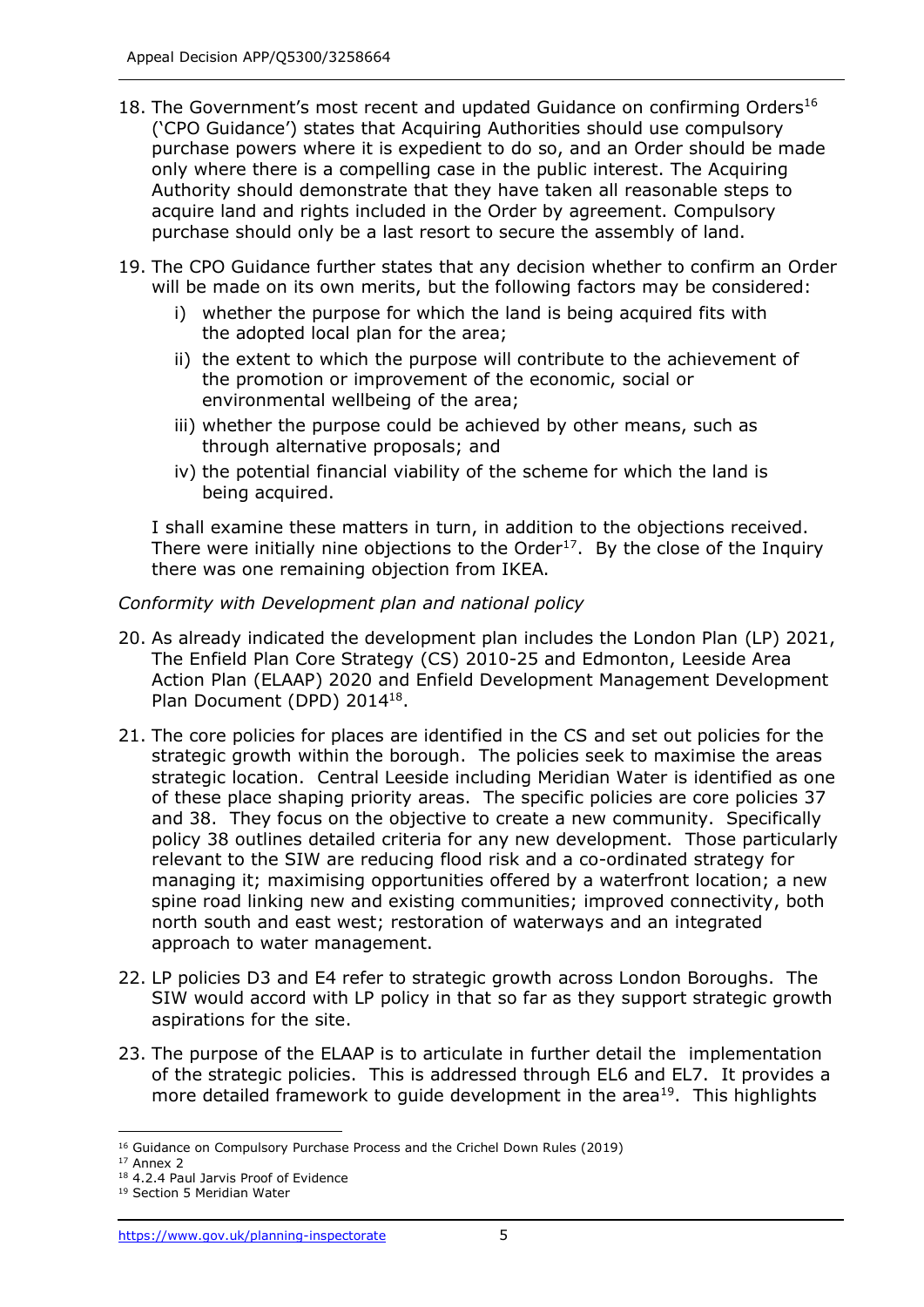the importance of improved transport accessibility and connectivity<sup>20</sup>. In particular that rail improvements are crucial, a more frequent and comprehensive bus service and a network of walking and cycling routes. The ELAAP also refers to the transport infrastructure<sup>21</sup> in more detail covering the central spine and central spine corridor<sup>22</sup>, transport modes and connectivity, Angel Road/Meridian Water Station, bus interchange, cycling<sup>23</sup> and walking and parking.

- 24. The ELAAP also addresses the issue of flood risk mitigation. Specifically fluvial frisk from the two brooks. It identifies that the redevelopment presents an opportunity to improve flood risk management. EL8 sets out the approach to this.
- 25. Having regard to all of the policy objectives listed above I am satisfied that the purpose for which the Order lands are required complies with development plan policies.
- 26. I am also satisfied that the proposals accord with the National Planning Policy Framework (the Framework). This states that local planning authorities should take a proactive role in identifying, and helping bring forward land, that may be suitable for meeting development needs, using the whole range of powers available to them. It also underlines the importance of achieving sustainable development.
- 27. Taking all of these matters into consideration I conclude that the purpose for which the Order lands would be acquired is entirely consistent with both the development plan and the Framework.

*Need for the scheme and the extent to which the proposed purpose will contribute to the economic, social or environmental well-being of the area*

- 28. The Meridian Water area has been earmarked for comprehensive redevelopment as far back as  $2010^{24}$  in the Council's policies and corporate strategies. The Meridian Water Regeneration Framework<sup>25</sup> and Meridian Water Employment Strategy<sup>26</sup> support this and both provide strong evidence of the need for the SIW to optimise delivery of the Meridian Water as a sustainable development opportunity.
- 29. The Council's corporate plan<sup>27</sup> defines three strategic corporate priorities; good homes in well-connected neighbourhoods, sustain strong and healthy communities and to build the local economy to create a thriving place. Meridian Water is identified as a project that can advance the achievement of all three of these corporate objectives.
- 30. The Council published its Economic Development Strategy<sup>28</sup> which sets out the objectives for economic development across the Borough. This includes transformation of the business base, upskilling of residents and diversification and activation of town centres. Meridian Water is cited as a major future

<sup>20</sup> Paragraph 5.3

<sup>21</sup> Paragraph 5.8

<sup>22</sup> Figure 5.1 of the ELAAP

<sup>23</sup> Indicative connectivity shown on Figure 5.2

<sup>&</sup>lt;sup>24</sup> Core Strategy CD16

<sup>25</sup> CD38

<sup>26</sup> CD39

<sup>27</sup> Peter George Proof of Evidence Appendix 6

<sup>&</sup>lt;sup>28</sup> An Economy that Works for Everyone Jan 2021, Appendix 8 to Peter George proof of e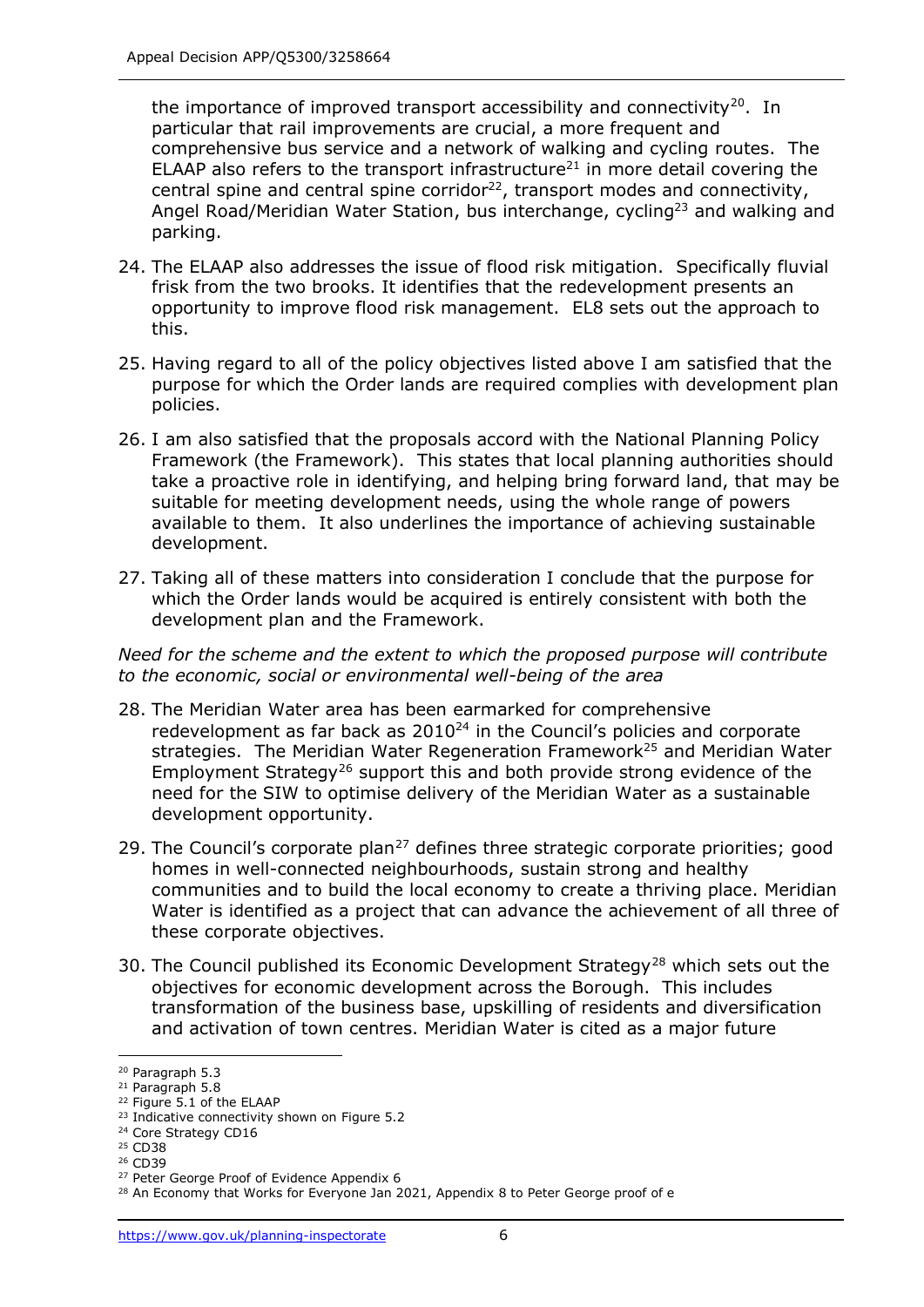location of employment and education (skills training) improving access to high quality employment. There are further strategic documents<sup>29</sup> which support the sustainable development and long term growth at Meridian Water, setting a framework for delivering high quality jobs and employment and for it to become an exemplar sustainable development.

- 31. The employment strategy sets targets for the wider regeneration programme to be delivered over a 25 year period. The scheme that would be attributed directly to the Order would assist in delivery of the first tranche of 1,500 permanent jobs as well as hundreds of meanwhile and construction employment opportunities. The SIW would ensure the delivery of this first tranche of jobs and would also unlock future employment areas in the east bank and around the station by providing the strategic road network and upgrades to transport and connectivity needed.
- 32. Delivery of Meridian Water would contribute to the Council meeting its housing targets and in turn London wide targets. From 2014- 2018, an annual average of 573<sup>30</sup> completions were achieved in Enfield. This is below the average annual plan target of 798 in the previous London Plan (2016). The new London Plan (2021) increases that target significantly to 1,246.
- 33. Enfield's Local Housing Need Assessment $31$  forms part of evidence base for the emerging Local Plan to 2036 and takes into account the new London Plan (2021). The assessment stresses how critical the Meridian Water development would be to housing supply and the Council's ability to control output and the mix of homes. The report contains valuable evidence and projections specifically regarding housing needs in Edmonton, which are identified as being particularly strong<sup>32</sup>. Enfield's Housing Action Plan (2019)<sup>33</sup> sets out a range of measures to address housing delivery rates. It recognises that there are relatively few areas suitable for large scale growth and identifies this to be among the key factors causing slower housing delivery rates. There is also a pressing need for affordable homes in the borough<sup>34</sup>. Overall this demonstrates that the Meridian Water development is essential to meeting the Borough's housing needs.
- 34. Under the banner of placemaking and environmental benefits a number of detailed requirements are identified. There is a need for connectivity to be provided within and beyond Meridian Water. This requirement is set out in the ELAAP and the Council's CS. The provision of the Central Spine Road would provide connectivity and further enable legibility and connectivity it would need to be supported by a network of streets.
- 35. The area is crossed by a number of water courses including Pymmes Brook, the Salmons Brook and the River Lee Navigation Canal with the easternmost boundary of the area formed by the River Lee. Large parts of the site are located within Flood Zone 2 or 3. The Environment Agency (EA) flood mapping shows that flooding occurs due to overtopping from the canal and the River Lee.

<sup>&</sup>lt;sup>29</sup> CD38 Meridian Water Regeneration Framework and Action Plan; CD39 Meridian Water Employment Strategy; CD40 Meridian Water Environmental Sustainability Strategy

<sup>&</sup>lt;sup>30</sup> Enfield Local Housing Need Assessment 2020 table 3.11

<sup>31</sup> Appendix 9 Peter George Proof of Evidence

<sup>&</sup>lt;sup>32</sup> 3.4.31 Proof of Evidence Peter George

<sup>&</sup>lt;sup>33</sup> Appendix 12 Peter George Proof of Evidence

<sup>&</sup>lt;sup>34</sup> Councils Housing and Growth Strategy 2020-2030 Appendix 11 Peter George Proof of Evidence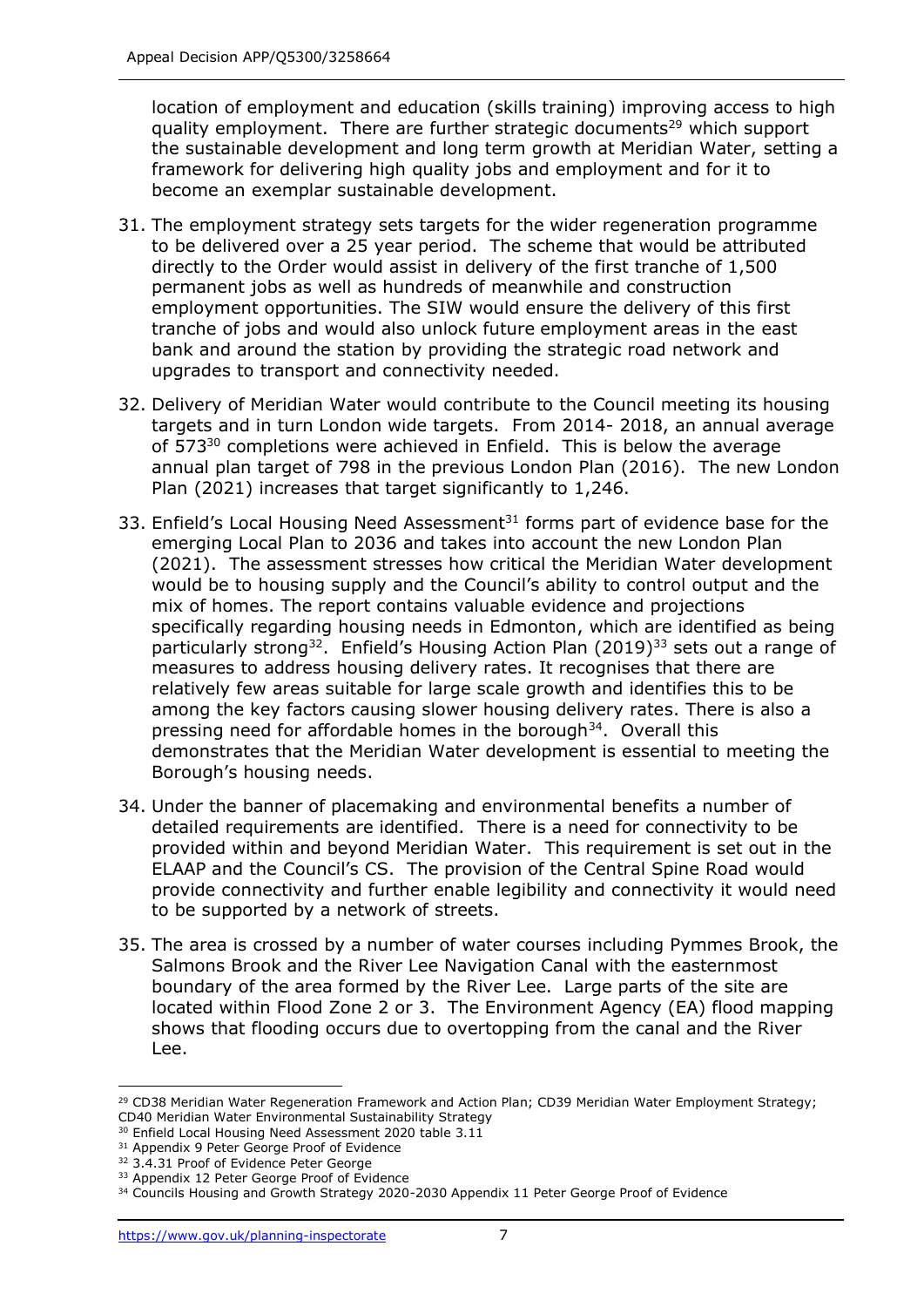- 36. The Council identified that the flood mapping for the area is not current and therefore updated flood mapping was prepared. The new modelling identified that the areas at risk of flooding were more extensive with the higher climate change allowance. The flooding extent would cover much of the are identified for development within the development plan. Therefore to realise the quantum of development proposed in the ELAAP these areas would require protection from flooding.
- 37. A flood mitigation strategy forms part of the package of SIW. This would have two main elements. The first would be mitigation of the flooding emanating from the canal and the second would be mitigation of the flooding emanating from the Salmons Brook. The revised flood modelling showed that there would be increased flooding from Salmons Brook north of the A406 to mitigate this it is proposed to lower a section of the wall to the Pymmes Brook to allow floodwater to continue its flow south back into watercourses and effectively be returned to the same watercourse it came from.
- 38. Three possible locations were considered for flood compensation areas<sup>35</sup>. The area to the east of Harbet Road was considered to be the preferred location for the flood mitigation. The principal flood mitigation strategy would be to raise the ground levels within the development area and to displace the flood water into basins formed in the compensation area. Four basins are proposed in order to minimise impacts on existing assets $36$ . The hydraulic modelling demonstrates that flood mitigation using compensation basins would be effective. Five additional measures are also identified; a conveyance channel between Towpath Road and Edmonton Marshes including a new culvert under Harbet Road; a flood barrier along Towpath Road between Anthony Way and the Arriva bus depot; a berm on the east side of Harbet Road; raised levels on the spine between the compensation basins and outlets from the compensation basins to the River Lee.
- 39. Overall the flood mitigation measures need to be considered as a whole. The modelling undertaken has demonstrated that flow within the proposed residential development areas can be mitigated without detrimental impacts off site. The Council has undertaken the work in liaison with the EA and the Lead Local Flood Authority (LLFA). The elements identified are delivered by the planning consent in place for the SIW.
- 40. The scheme also proposes to naturalise as much of the Pymmes Brook through the site as possible<sup>37</sup>. This is in response to the Thames River Basin Management Plan and Water Framework Directive objectives<sup>38</sup>. Four options were considered across an area that is deliverable whilst optimising the use of land. Of the four options the preferred choice put forward, following consultation with the EA, is one of partial re-routing (option 3). This would optimise benefits whilst also accommodating an appropriate area for development. This option was included within the SIW works which have planning permission. Hydraulic modelling was undertaken of this option and for extreme events the naturalisation would result in small increases in the flood water level. To mitigate the risk to IKEA a scheme raising the existing

<sup>&</sup>lt;sup>35</sup> Figure 4 Joe Nunan Proof of Evidence

<sup>&</sup>lt;sup>36</sup> Figure 5 Joe Nunan Proof of Evidence shows the layout of the basins

<sup>&</sup>lt;sup>37</sup> The area considered as part of the SIW is shown in Figure 8 of Joe Nunan Proof of Evidence and Figure 9 shows the various options considered

<sup>38</sup> Outlined in section 3.3 of Proof of Evidence of Joe Nunan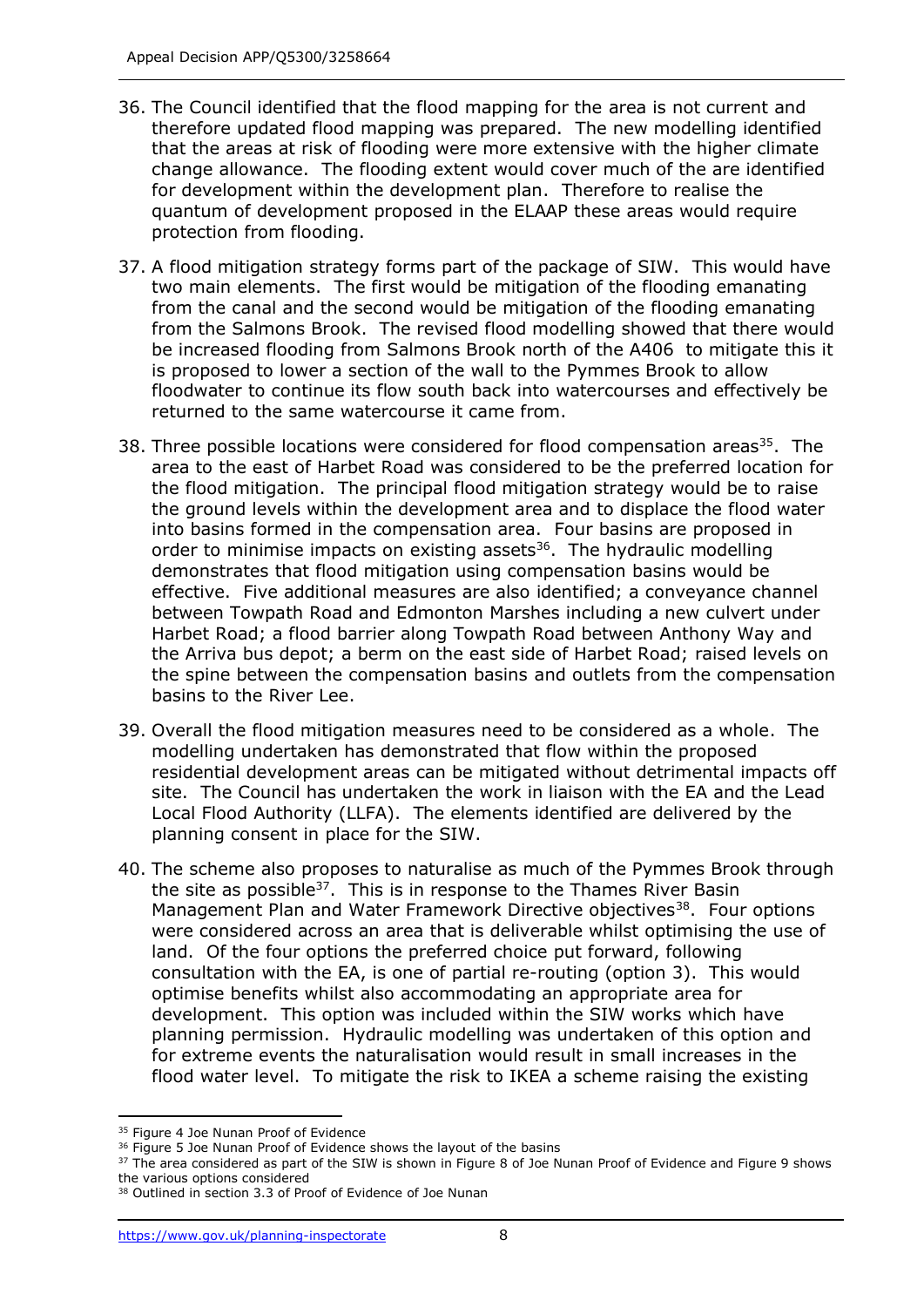brook wall above maximum flood water level was included in the Flood Risk Assessment approved as part of the SIW planning permission. A surface water drainage strategy is also secured as part of that planning permission<sup>39</sup>.

- 41. The bulk earthworks and remediation are included in the SIW. The Council explained that a site levels strategy has been developed $40$ . Certain minimum road levels are required to achieve clearances to water courses below. The site level strategy seeks to raise levels in the Phase Two development area such that they are above flood level. This would allow for the bridge links over the brooks and canal at an appropriate gradient. The level changes would also assist in creation of the park and attenuation basins. The central spine road would be constructed on an earth embankment.
- 42. Prior to the development the land between the north and south of the central spine road would require remediation to clean up contamination. This would be required to make it suitable for development.
- 43. Therefore, overall, I conclude that the stated purpose of the SIW and associated Meridian Water scheme it would enable would make significant contributions to the economic and social well-being of the area.

## *Requirement for the Order and attempts at land acquisition and achieving objectives by other means*

- 44. The Council contend that the need for the compulsory acquisition of the Order land arises from the need to support and facilitate the regeneration of Meridian Water.
- 45. Following submission of the planning applications for the SIW and Phase 2 along with notification from MHCLG that the Council's bid for HIF Funding had been successful, Council officers considered the need to use compulsory purchase powers in order to assemble all the land required for the SIW. The Council outlined that significant progress was made in negotiating agreements to acquire the land necessary for the SIW. However, given the amount of land still in fragmented third-party ownership, it was felt compulsory purchase powers were necessary to deliver the SIW within a reasonable period.

# *Alternatives*

- 46. There are no alternatives proposed to the scheme by the Council or by any other parties. The scheme is location specific and the Council's position is that the SIW are too. More specifically the location of the Central Spine Road has been subject to detailed consideration through the development plan. The scheme being advanced aligns with ELAAP policy EL6. As such the Council's position is that there is no alternative to the comprehensive redevelopment. I have no evidence that would lead me to a different conclusion.
- 47. I am satisfied that the use of compulsory acquisition powers have been appropriately exercised and that the Council has made reasonable efforts to negotiate with all affected parties. On this basis I am satisfied that the CPO is required to secure the assembly of all the land needed for the implementation of the project. The objective of facilitating the SIW development could not be achieved by any other means.

<sup>39</sup> Conditions 24, 25 of CD30

<sup>40</sup> Figure 11 Proof of Evidence Joe Nunan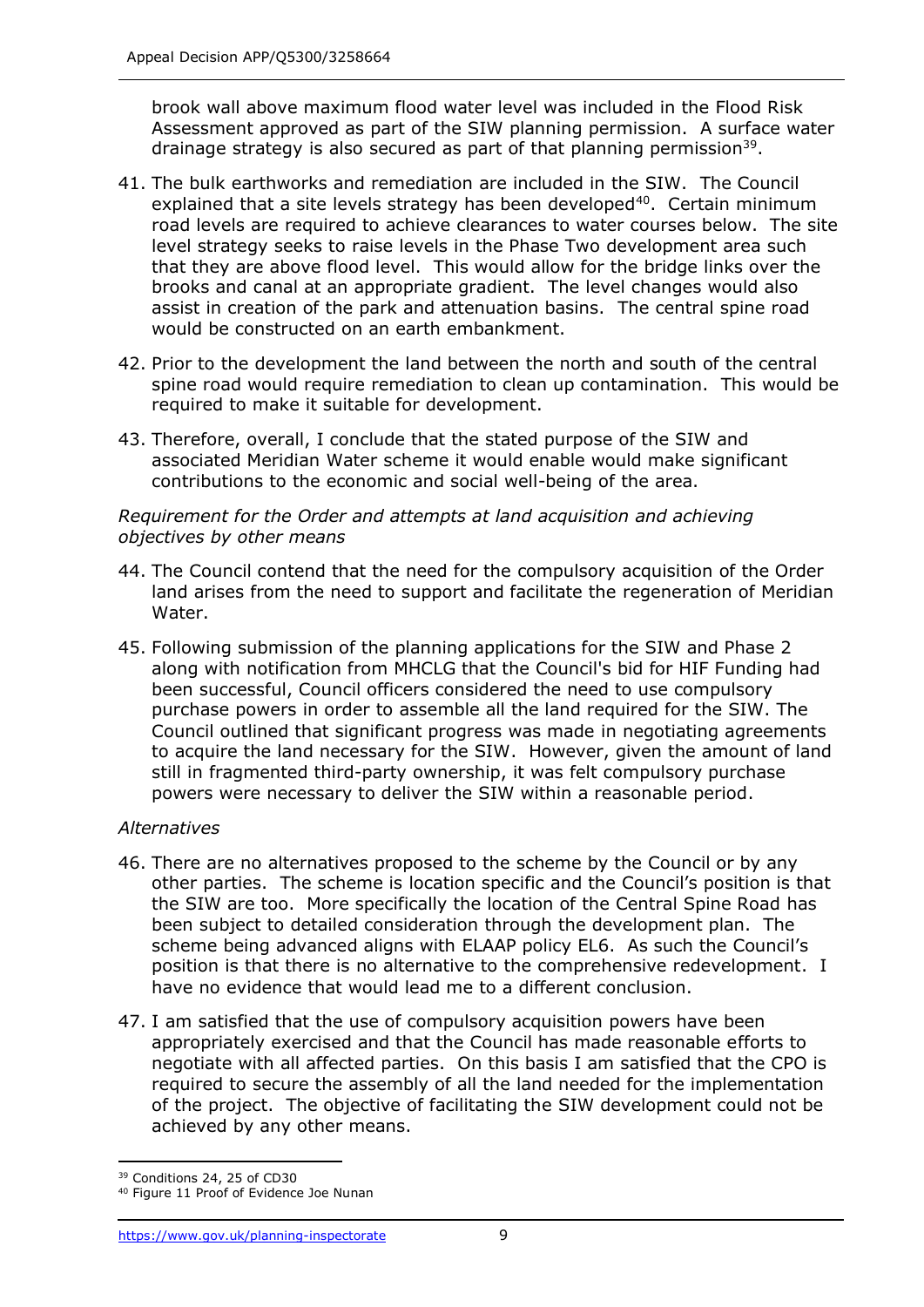# *Financial viability and funding*

- 48. The costs associated with the Order and the delivery of the SIW are identified as being land acquisition costs and costs associated with land assembly; design fees, enabling works and expenditure required to progress the SIW and the costs of the SIW itself.
- 49. The Council confirms that the land acquisition costs and those associated with land assembly would be met by the Council. This is contained in the Council's ten year capital programmes. Design fees, enabling works and other expenditure would be met by the Council and from grant. The Council has recovered a substantial proportion of expenditure though the Housing Infrastructure Fund Grant Determination Agreement. The cost of SIW would be met through the HIF funding<sup>41</sup>. Mr Reid confirmed that the first stage has been paid, as has the second stage. The third stage claim would be for the delivery of the physical works.
- 50. The Council's capital programme includes a total budget allocation of 519.95m to Meridian Water over the next 10 years. The detailed Meridian Water capital budget for the period up to the end of financial year 2021/22 of  $E286m^{42}$  is for all Meridian Water costs in this period, includes approval for all required expenditure for the first two years in support of delivering the SIW including land acquisition costs, CPO fees and expenses, design and engineering professional fees, staff costs and enabling works in advance of SIW delivery. For the remaining two year period covering the delivery of the SIW (the period 2022/23 – 2023/24) there is already a budget allocation within the Council's Ten-Year Capital Programme of £90.2m for the Meridian Water scheme, which includes an allocation for all SIW-associated costs for this period. The cost of the SIW would be met by HIF funding<sup>43</sup>. The total funding includes rail enhancement works, strategic road and flood alleviation works. Expenditure required to progress and deliver the rest of the Scheme, outside the SIW, will be met by the Council and developers.
- 51. Overall the Council has been able to demonstrate that there is funding available both to enable land assembly to be completed pursuant to the Order and to deliver the SIW. Therefore, having regard to all of the above evidence it is apparent that the Council is in a robust situation with regards to financing the SIW development. I conclude that the scheme for which this CPO is sought is viable and funding is available.

#### *Other issues*

#### *Deliverability*

52. The Councils submissions set out that to date it has acquired 36 hectares of Land in Meridian Water including 72% of the land within the Order Land, and 74% of the developable land in Meridian Water. Now it has turned its focus to acquiring the remaining land required to deliver the SIW.

<sup>41</sup> Part 4 of Proof of Evidence of John Reid

<sup>42</sup> Approved by the Council's Cabinet on 16 October 2019 and by full Council on 20 November 2019 CD11

<sup>43</sup> On 30 October 2020 the Council entered into the GDA with the MHCLG for a total funding amount of circa £170m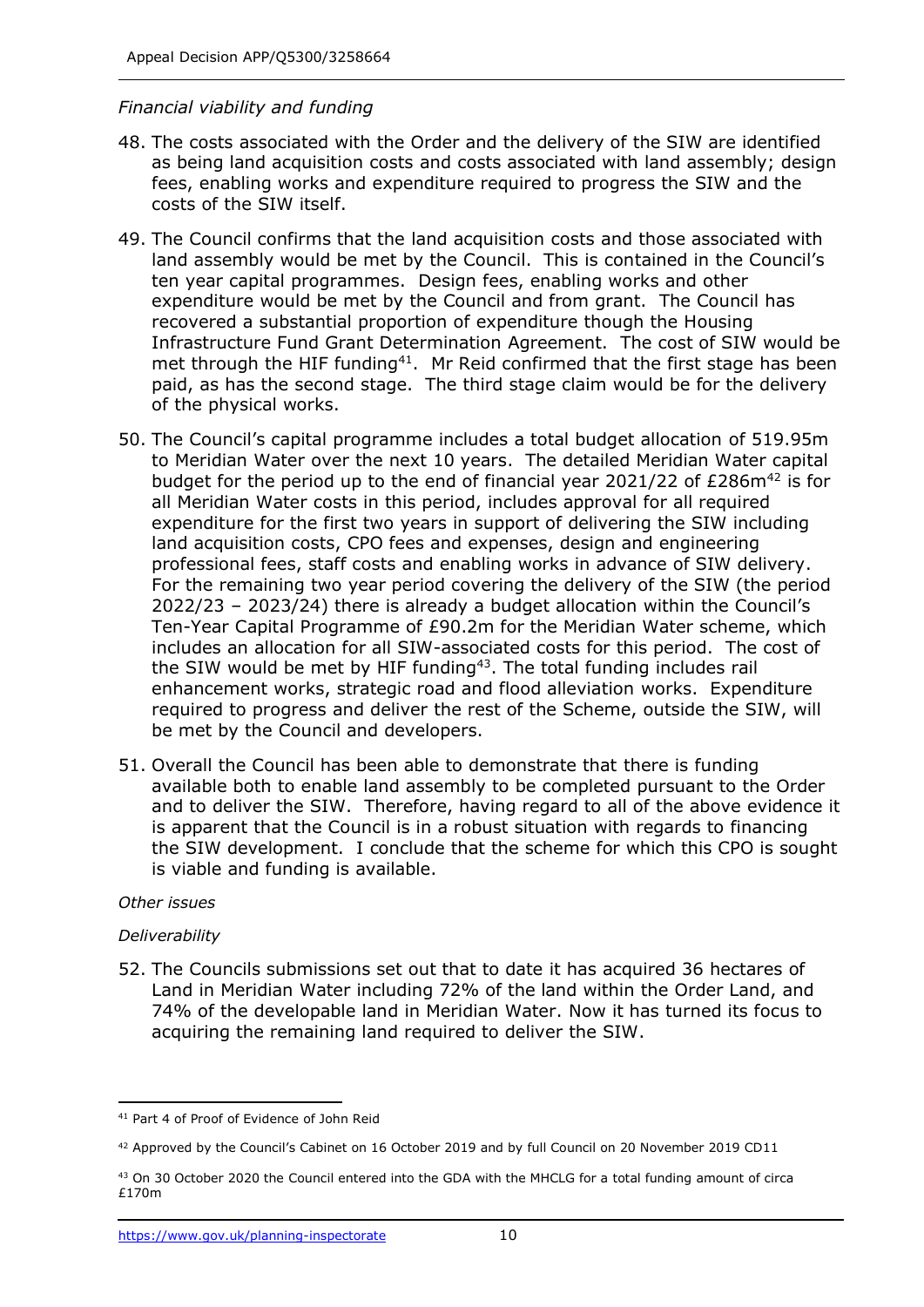- 53. The Council has appointed a project team and has a strategic programme for the SIW<sup>44</sup>. This evidence was not challenged at the Inquiry. The non rail elements of the SIW would be undertaken utilising a two stage procurement approach and the Council has entered into a pre constriction services agreement with its preferred contractor. The process will be overseen by the project team. As matters stand, the parties are on target to deliver the nonrail works in accordance with the committed programme, and the Council is confident that they will go ahead. I have no evidence to suggest that this would not be the case.
- 54. Delivery of the wider Scheme is already substantially underway. The construction of the new Meridian Water station completed in 2019 is now open and operational. Other parts of the Scheme are also already under construction or on the verge of commencement. These include the first phases of residential development, Meridian One and early employment projects. The next phases of both the residential and employment development elements of the Scheme are programmed to commence once the SIW are complete.
- 55. Soft market testing has been undertaken by the Council's consultants regarding further phases of the scheme. Soft market testing of the developer market in relation to these latter phases was confirmed by Mr Armitage to have yielded positive results<sup>45</sup>.
- 56. It is evident that compulsory purchase is required to allow assembly within a timely fashion and that the scheme would be capable of being delivered in a timely manner.

# *Other objections*

# *IKEA (Objection 1)<sup>46</sup>*

- 57. The objection from IKEA raises four separates grounds of objection to the Order. In summary these are that the Council has failed to take sufficient steps to acquire the land by agreement, and in particular that it has failed to provide information necessary for IKEA to understand how the proposals will affect its business.
- 58. The opening of the written submission upon which IKEA rely acknowledges that there are long term benefits that would arise from the SIW. Negotiations have been ongoing for some time between the Council's agent, officers and IKEA representatives<sup>47</sup>. The impacts of various elements of the SIW that are relevant to IKEA are identified and considered within a number of reports submitted to the Inquiry<sup>48</sup>.
- 59. It is identified that the introduction of the Causeway would run through the existing IKEA car park area. This would sever the existing access route which runs to the east of the IKEA site. This would impact on the surface level car park on the northern side of the store. The key impacts identified in the evidence are servicing, car parking and customer journey. The reports demonstrate that multiple options were considered to minimise the impacts as far as possible.

<sup>44</sup> John Reid proof of evidence section 3.7

<sup>45</sup> 4.3.6.3 of proof of evidence

<sup>46</sup> CD 49

<sup>47</sup> Mr Bodley Proof of Evidence 6.10.2

<sup>48</sup> Appendices A-D of Mr Savage's Proof of Evidence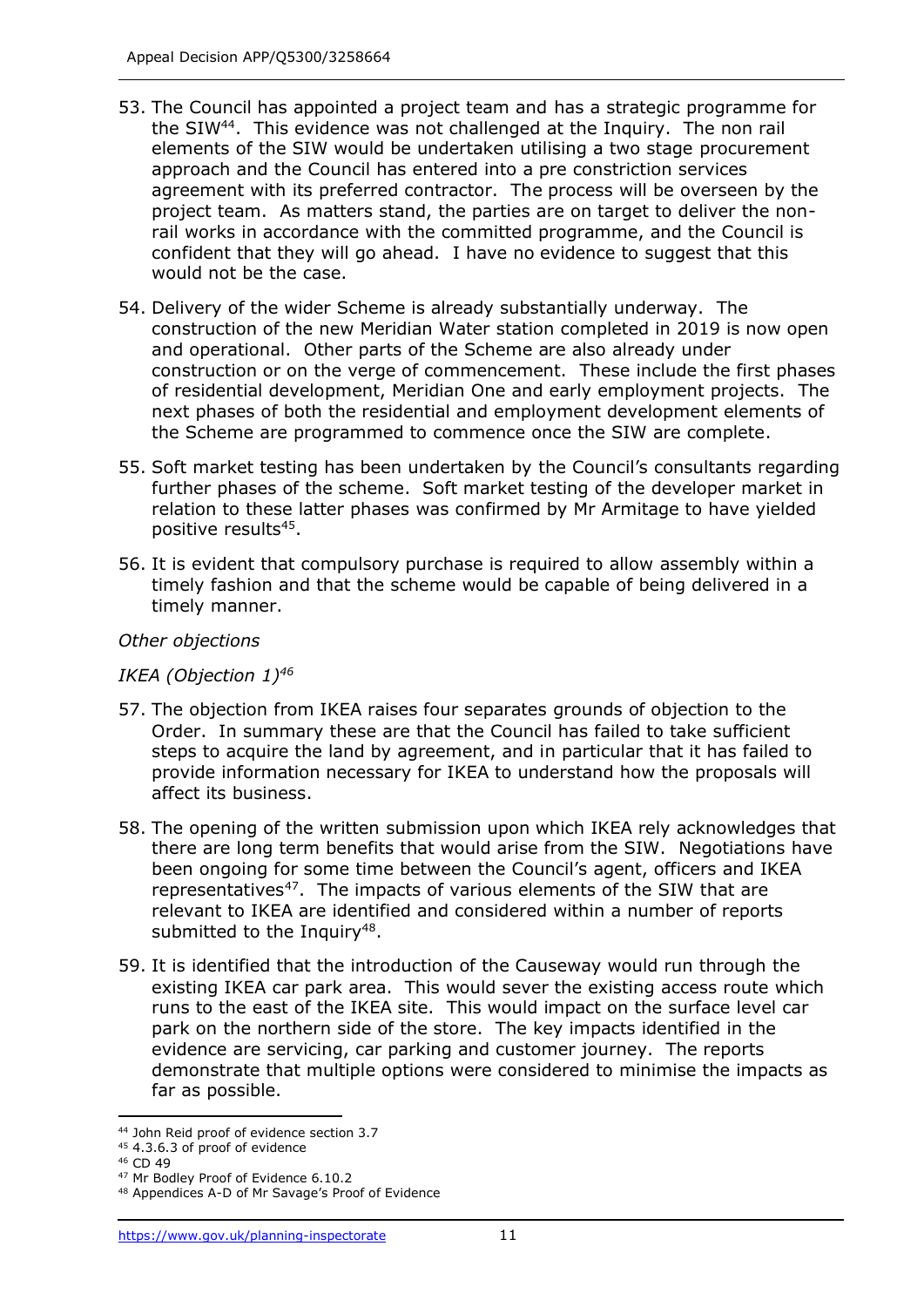- 60. The preferred solution proposed is an 'elongated roundabout' and it is shown in figure 9, Appendix A of Mr Savage's proof of evidence. There would be two areas of parking for IKEA. Servicing for the store through this solution has been assessed and would take place outside of peak times. Options for access to the under croft parking area have also been assessed<sup>49</sup>. There would be no net loss in car parking and a suitable scheme can be secured for layout of the northern surface car park.
- 61. There would be changes to the highway network but these would be localised and the evidence to the Inquiry demonstrated that the options have been thoroughly considered to mitigate impacts on IKEA<sup>50</sup>. Concern was raised regarding delivery of the wider scheme in light of Brexit and the Covid 19 pandemic. In particular the Council has confirmed that the funding streams have not been affected by either Brexit or the pandemic $51$ .
- 62. IKEA also raised a concern about the amount of information available regarding when their land would be needed and when the impacts from the car parking would be felt. The SIW contains a condition $52$  that prevents interference with access to IKEA's northern car park until such time as the point of access to the area that would form the new car park have been provided. Planning permission<sup>53</sup> has been granted for the car park and would be on land entirely within the ownership and control of IKEA. The delivery of this would be funded in part by the Council.
- 63. The Council acknowledge that the principal impact on IKEA would be from the route of the Central Spine Road. This would sever the store from the existing customer car park and service access. This route is established within planning policy<sup>54</sup>. The alignment was adopted following consultation and examination in public. It is not disputed that IKEA's ownership spans the full width of the Meridian Water area. As such at some point the Central Spine Road would cut across it. The layout now pursued has been approved as part of the SIW<sup>55</sup>. In this context there is no alternative.
- 64. The Pymmes Brook naturalisation works are also raised. The evidence of Mr Nunan<sup>56</sup> address this and the reasons for the option chosen. Specifically that the final option was selected to minimise impacts on  $IKEA^{57}$ . The IKEA submission provides no substantive evidence that the Council have not given proper consideration to this matter.
- 65. I am satisfied that the remaining objection does not offer any substantive grounds for withholding confirmation of the Order.

# *Public Sector Equality Duty*

66. With regard to the Public Sector Equality Duty, there has been no conduct by the Council, or promoters, that has been brought to my attention that is prohibited under the Act. I have also had regard to my duties under the Public

<sup>49</sup> Table 5 Mr Savage Proof of Evidence Appendix A

<sup>50</sup> Section 6.2 Mike Savage Proof of Evidence

<sup>51</sup> Section 4 John Reid Proof of Evidence & section 6.1 Stephen Armitage Proof of Evidence

<sup>52</sup> Condition 18 CD30

<sup>53</sup> CD34

<sup>54</sup> Core Policy 38 & EL6 of ELAAP

<sup>55</sup> CD30

<sup>56</sup> Section 3.3

<sup>57</sup> Para 3.3.13 & 3.3.14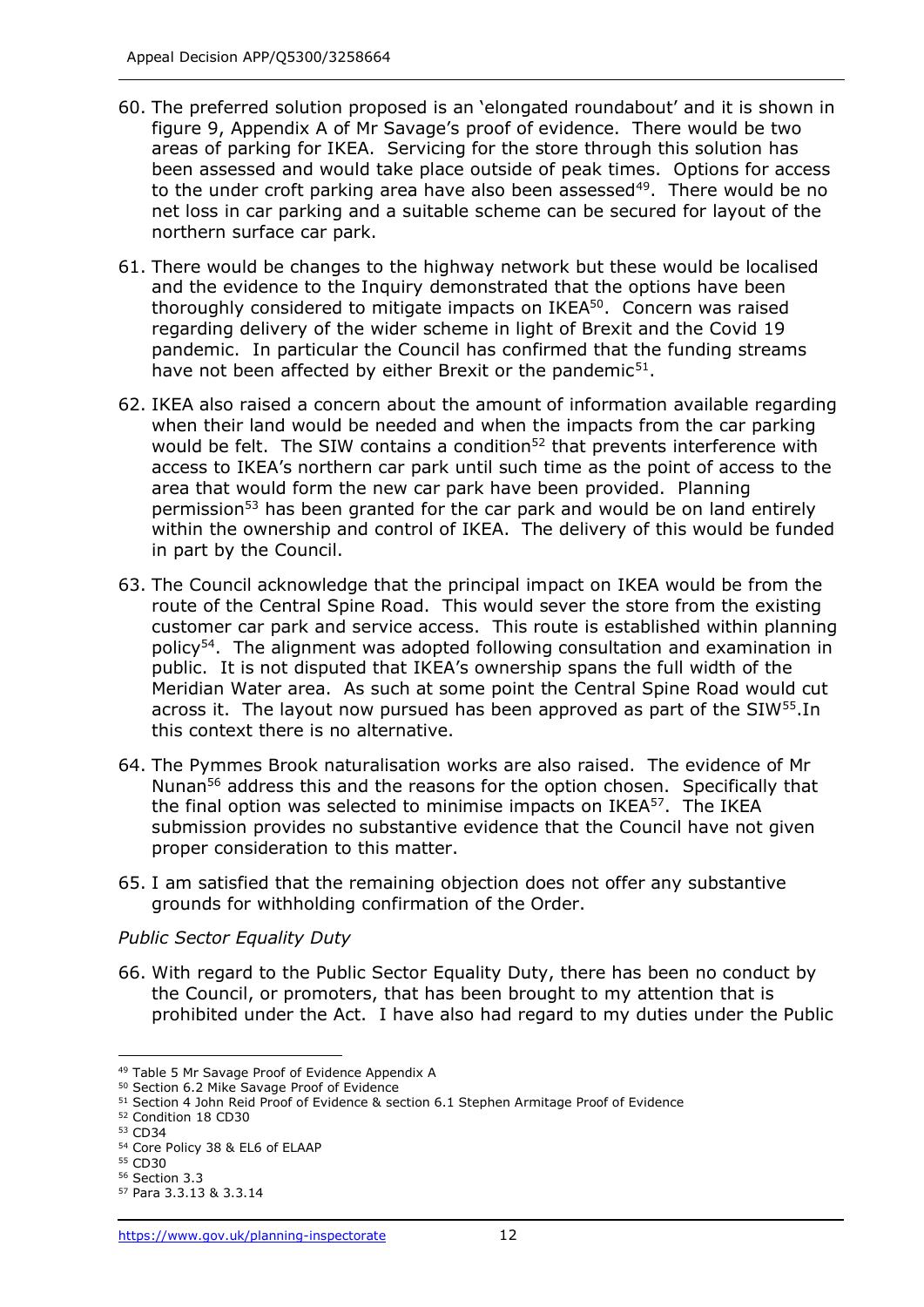Sector Equality Act throughout the conduct of the CPO proceedings. I conclude that that the duty has been fully complied with.

*Compelling case in the public interest* 

- 67. The test to be applied in considering whether to confirm a CPO is whether there is a compelling case in the public interest for it to be made. This test satisfies the balancing act required when considering whether or not interference with Article 8 and/or Article 1 of the First Protocol constitutes a breach of the European Convention on Human Rights (ECHR) and is thus lawful and justified.
- 68. The guidance advises that compulsory purchase is intended as a last resort to secure the assembly of all the land needed for the implementation of projects. It also advises that compulsory purchase powers are an important tool to use as a means of assembling the land needed to help deliver social, environmental and economic change.

# **Conclusions**

- 69. Overall, I conclude that the Order Lands are required in order to secure the carrying out of the SIW. The scheme would secure economic, social and environmental improvements. There are no material considerations or objections which would outweigh the matters in support of the CPO and I conclude that there is a compelling case in the public interest in favour of its confirmation.
- 70. The London Borough of Enfield (Meridian Water Strategic Infrastructure Works) Compulsory Purchase Order 2020 is confirmed.

*D J Board*

# **INSPECTOR**

*The attention of the Acquiring Authority is drawn to Section 15 of the Acquisition of Land Act 1981, as amended, about publication and service of notices now that the Order has been confirmed.* 

*Please inform the Planning Inspectorate and Secretary of State of the date on which notice of confirmation of the Order is first published in the press.*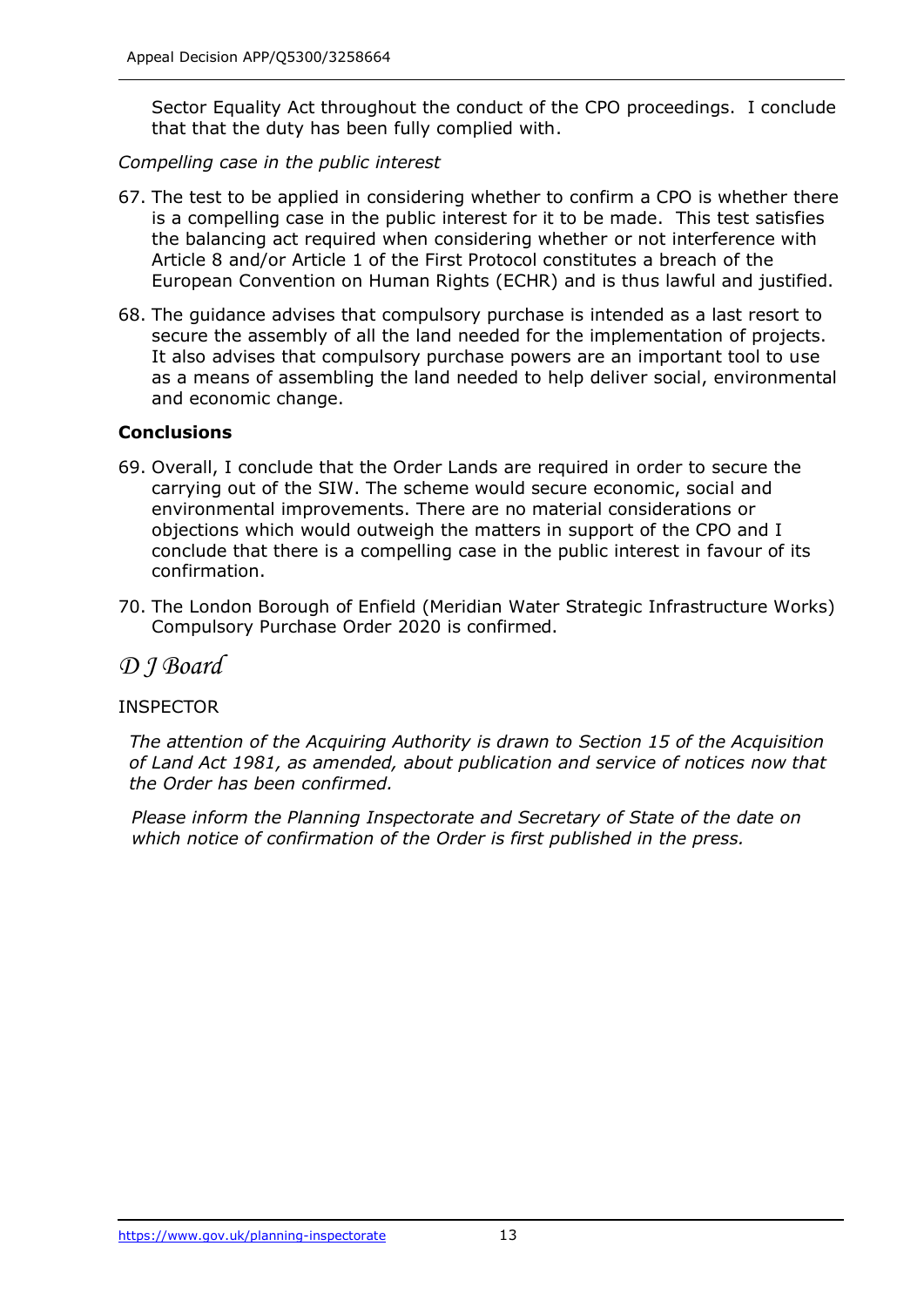# **ANNEX 1 – APPEARANCES AND DOCUMENTS SUBMITTED DURING THE INQUIRY**

# **APPEARANCES FOR THE ACQUIRING AUTHORITY:**

| Instructed by Legal Services of the London<br>Borough of Enfield, assisted by Trowers &<br><b>Hamlins LLP</b>                                    |
|--------------------------------------------------------------------------------------------------------------------------------------------------|
|                                                                                                                                                  |
| Arup, Associate Director (Infrastructure Team)<br>Arup, Director (Transport Team)<br>Arup, Associate Director (Integrated City<br>Planning Team) |
| London Borough of Enfield, Delivery Director for<br>Meridian Water                                                                               |
| London Borough of Enfield, Programme Director<br>for Meridian Water                                                                              |
| Director, Lambert Smith Hampton<br>Managing Director, Matthew Bodley Consulting<br>Limited                                                       |
|                                                                                                                                                  |

# **INQUIRY DOCUMENTS<sup>58</sup> (ID)**

| ID1             | Opening Submissions on behalf of the Acquiring<br>Authority |
|-----------------|-------------------------------------------------------------|
| ID <sub>2</sub> | Timetable Week 1                                            |
| ID <sub>3</sub> | Timetable Week 2                                            |
| ID <sub>4</sub> | Inspector's Note to Inquiry                                 |
| ID5             | Note on Section 19 application                              |
| ID <sub>6</sub> | Letter from Bryan Cave Leighton Paisner LLP                 |
|                 | dated 27 April 2021 on behalf of Tesco Stores Ltd           |
|                 | notifying withdrawal of objection                           |
| ID7             | Letter from CMS Cameron McKenna Nabarri                     |
|                 | Olswang LLP dated 27 April 2021 on behalf of B.             |
|                 | S. Pension Fund Limited notifying withdrawal of             |
|                 | objection                                                   |
| ID <sub>8</sub> | Closing Submissions on behalf of the Acquiring              |
|                 | Authority                                                   |

# **DOCUMENTS SUBMITTED AFTER THE INQUIRY CLOSED**

| ID <sub>9</sub> | Letter from Eversheds Sutherland on behalf of  |
|-----------------|------------------------------------------------|
|                 | Thames Water Utilities Ltd dated 27 April 2021 |
|                 | notifying withdrawal of objection              |

<sup>58</sup>Available to view at<https://new.enfield.gov.uk/services/improving-enfield/meridian-water-cpo/>